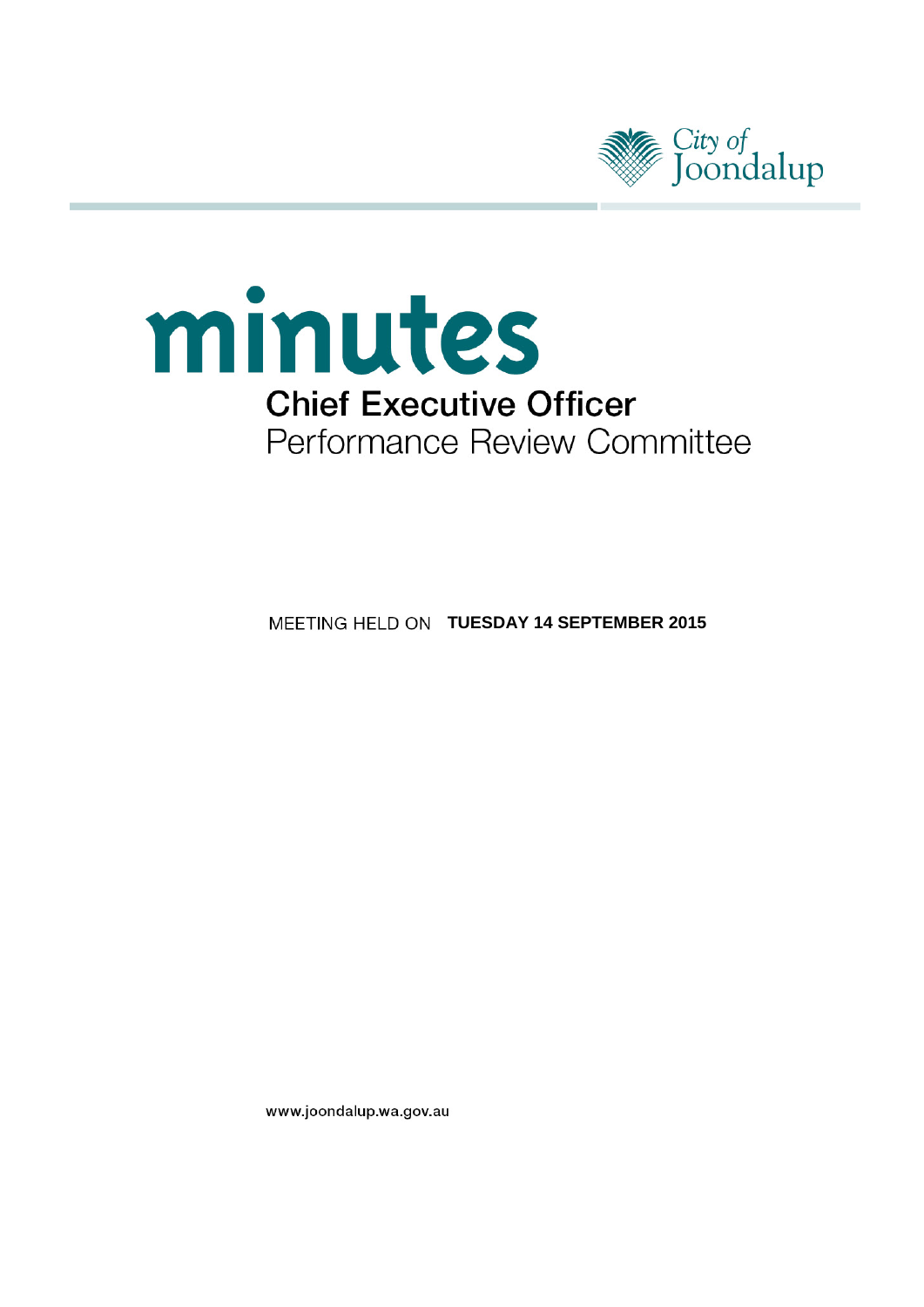# **TABLE OF CONTENTS**

| Item No.       | <b>Title</b>                                                                                     | Page No. |
|----------------|--------------------------------------------------------------------------------------------------|----------|
|                | <b>Declaration of Opening</b>                                                                    | 3        |
|                | <b>Declarations of Interest</b>                                                                  | 3        |
|                | Apologies/Leave of absence                                                                       | 4        |
|                | <b>Confirmation of Minutes</b>                                                                   | 4        |
|                | Announcements by the Presiding Member without discussion                                         | 5        |
|                | Identification of matters for which the meeting may be closed to<br>the public                   | 5        |
|                | <b>Petitions and deputations</b>                                                                 | 5        |
|                | <b>Reports</b>                                                                                   | 6        |
| 1              | - Chief Executive Officer<br>Confidential<br>Concluded<br>Annual<br>Performance Review - [74574] | 6        |
| $\overline{2}$ | Confidential - Annual Salary Review - Chief Executive Officer -<br>[74574]                       | 8        |
|                | <b>Urgent Business</b>                                                                           | 10       |
|                | Motions of which previous notice has been given                                                  | 10       |
|                | <b>Requests for Reports for future consideration</b>                                             | 10       |
|                | <b>Closure</b>                                                                                   | 10       |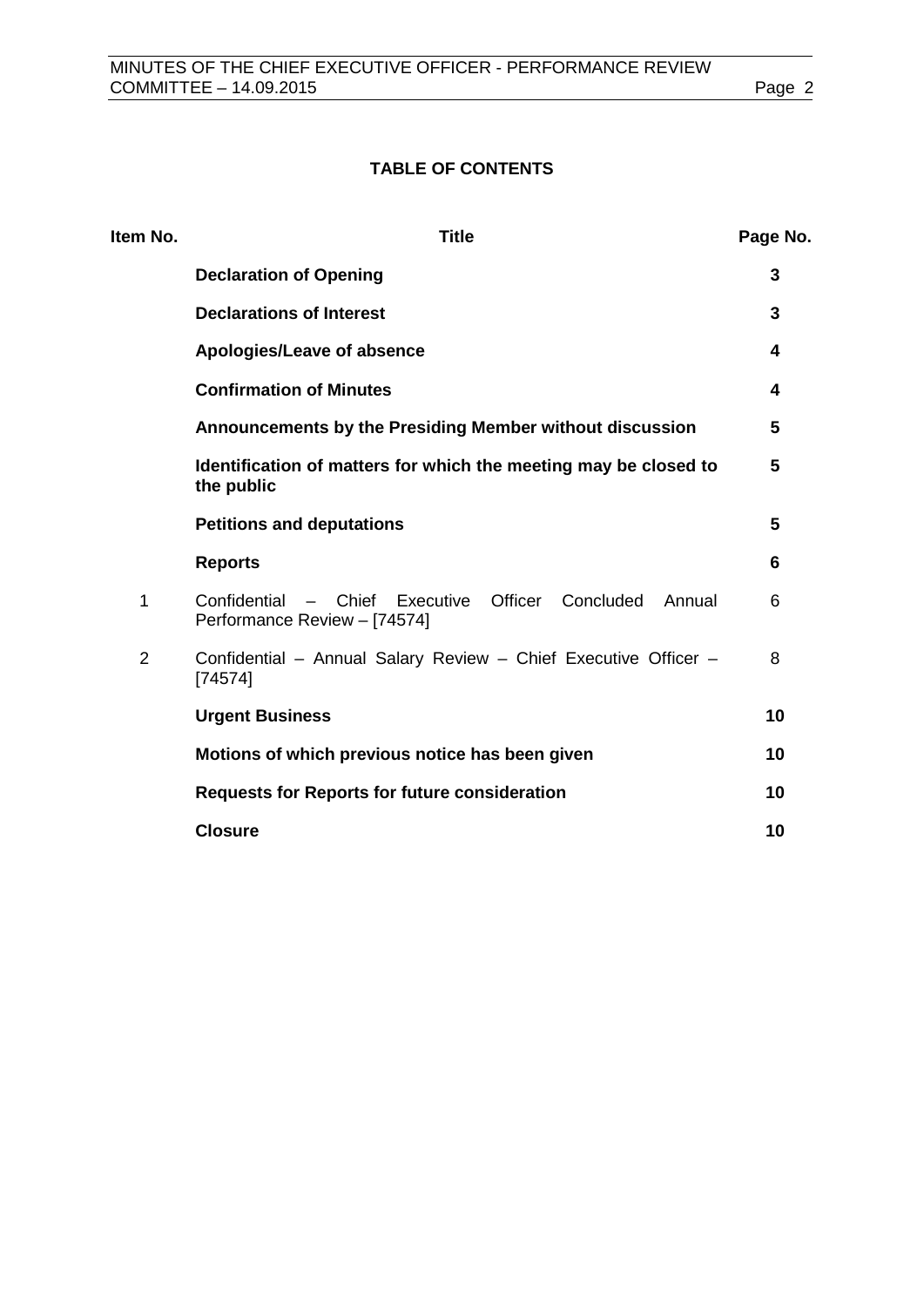# **CITY OF JOONDALUP**

**MINUTES OF THE CHIEF EXECUTIVE OFFICER – PERFORMANCE REVIEW COMMITTEE MEETING HELD IN CONFERENCE ROOM 3, JOONDALUP CIVIC CENTRE, BOAS AVENUE, JOONDALUP ON MONDAY 14 SEPTEMBER 2015.**

# **ATTENDANCE**

#### **Committee Members**

| Cr Russ Fishwick, JP      | <b>Presiding Member</b>        |
|---------------------------|--------------------------------|
| <b>Mayor Troy Pickard</b> |                                |
| Cr Geoff Amphlett, JP     |                                |
| Cr Brian Corr             |                                |
| Cr Tom McLean, JP         |                                |
| Cr Mike Norman            | <b>Deputy Presiding Member</b> |
| Cr Sam Thomas             |                                |

#### **Officers**

| Mr Mike Tidy     | <b>Director Corporate Services</b> |
|------------------|------------------------------------|
| Mr Brad Sillence | <b>Manager Governance</b>          |

#### **Observers**

Cr Kerry Hollywood Cr Teresa Ritchie

#### <span id="page-2-0"></span>**DECLARATION OF OPENING**

The Presiding Member declared the meeting open at 6.32pm.

#### <span id="page-2-1"></span>**DECLARATIONS OF INTEREST**

#### **Disclosures of Financial Interest**

A declaration under this section requires that the nature of the interest must be disclosed. Consequently a member who has made a declaration must not preside, participate in, or be present during any discussion or decision-making procedure relating to the matter the subject of the declaration. An employee is required to disclose their financial interest and if required to do so by the Council must disclose the extent of the interest. Employees are required to disclose their financial interests where they are required to present verbal or written reports to the Council. Employees are able to continue to provide advice to the Council in the decision making process if they have disclosed their interest.

| <b>Name/Position</b>      | Mr Garry Hunt - Chief Executive Officer.                         |  |
|---------------------------|------------------------------------------------------------------|--|
| <b>Item No./Subject</b>   | Item 1 - Confidential - Chief Executive Officer Concluded Annual |  |
|                           | Performance Review.                                              |  |
| <b>Nature of interest</b> | Financial.                                                       |  |
| <b>Extent of Interest</b> | Mr Hunt holds the position of Chief Executive Officer.           |  |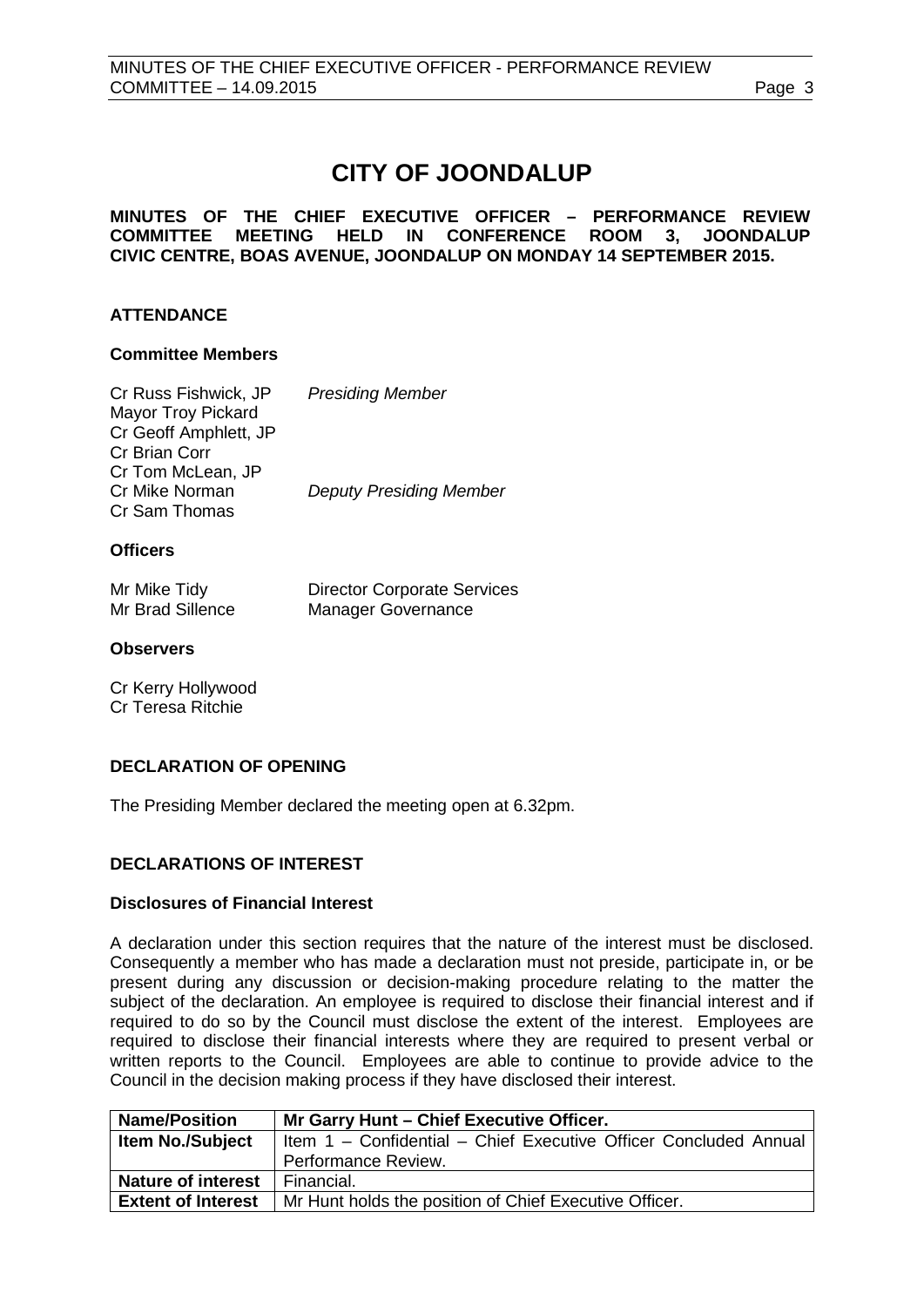| <b>Name/Position</b>      | Mr Garry Hunt - Chief Executive Officer.                       |  |
|---------------------------|----------------------------------------------------------------|--|
| <b>Item No./Subject</b>   | Item 2 - Confidential - Annual Salary Review - Chief Executive |  |
|                           | Officer.                                                       |  |
| <b>Nature of interest</b> | Financial.                                                     |  |
| <b>Extent of Interest</b> | Mr Hunt holds the position of Chief Executive Officer.         |  |

#### **Disclosures of interest affecting impartiality**

Elected Members (in accordance with Regulation 11 of the *Local Government [Rules of Conduct] Regulations 2007)* and employees (in accordance with the Code of Conduct) are required to declare any interest that may affect their impartiality in considering a matter. This declaration does not restrict any right to participate in or be present during the decisionmaking process. The Elected Member/employee is also encouraged to disclose the nature of the interest.

| <b>Name/Position</b>      | Mr Mike Tidy - Director Corporate Services.                      |  |
|---------------------------|------------------------------------------------------------------|--|
| <b>Item No./Subject</b>   | Item 1 - Confidential - Chief Executive Officer Concluded Annual |  |
|                           | Performance Review.                                              |  |
| <b>Nature of interest</b> | Interest that may affect impartiality.                           |  |
| <b>Extent of Interest</b> | Due to the nature of his employment relationship with the        |  |
|                           | <b>Chief Executive Officer.</b>                                  |  |

| <b>Name/Position</b>      | Mr Mike Tidy - Director Corporate Services.                     |  |
|---------------------------|-----------------------------------------------------------------|--|
| <b>Item No./Subject</b>   | Item 2 - Confidential - Annual Salary Review - Chief Executive  |  |
|                           | Officer.                                                        |  |
| <b>Nature of interest</b> | Interest that may affect impartiality.                          |  |
| <b>Extent of Interest</b> | Due to the nature of his employment relationship with the Chief |  |
|                           | <b>Executive Officer.</b>                                       |  |

# <span id="page-3-0"></span>**APOLOGIES/LEAVE OF ABSENCE**

#### **Leave of Absence previously approved**

Cr Liam Gobbert 15 September 2015.

#### <span id="page-3-1"></span>**CONFIRMATION OF MINUTES**

MINUTES OF THE CHIEF EXECUTIVE OFFICER – PERFORMANCE REVIEW COMMITTEE HELD 9 SEPTEMBER 2015

**MOVED Cr Norman, SECONDED Cr Amphlett that the minutes of the meeting of the Chief Executive Officer – Performance Review Committee held on 9 September 2015 be confirmed as a true and correct record.**

#### **The Motion was Put and CARRIED (7/0)**

**In favour of the Motion:** Cr Fishwick, Mayor Pickard, Crs Amphlett, Corr, McLean, Norman and Thomas.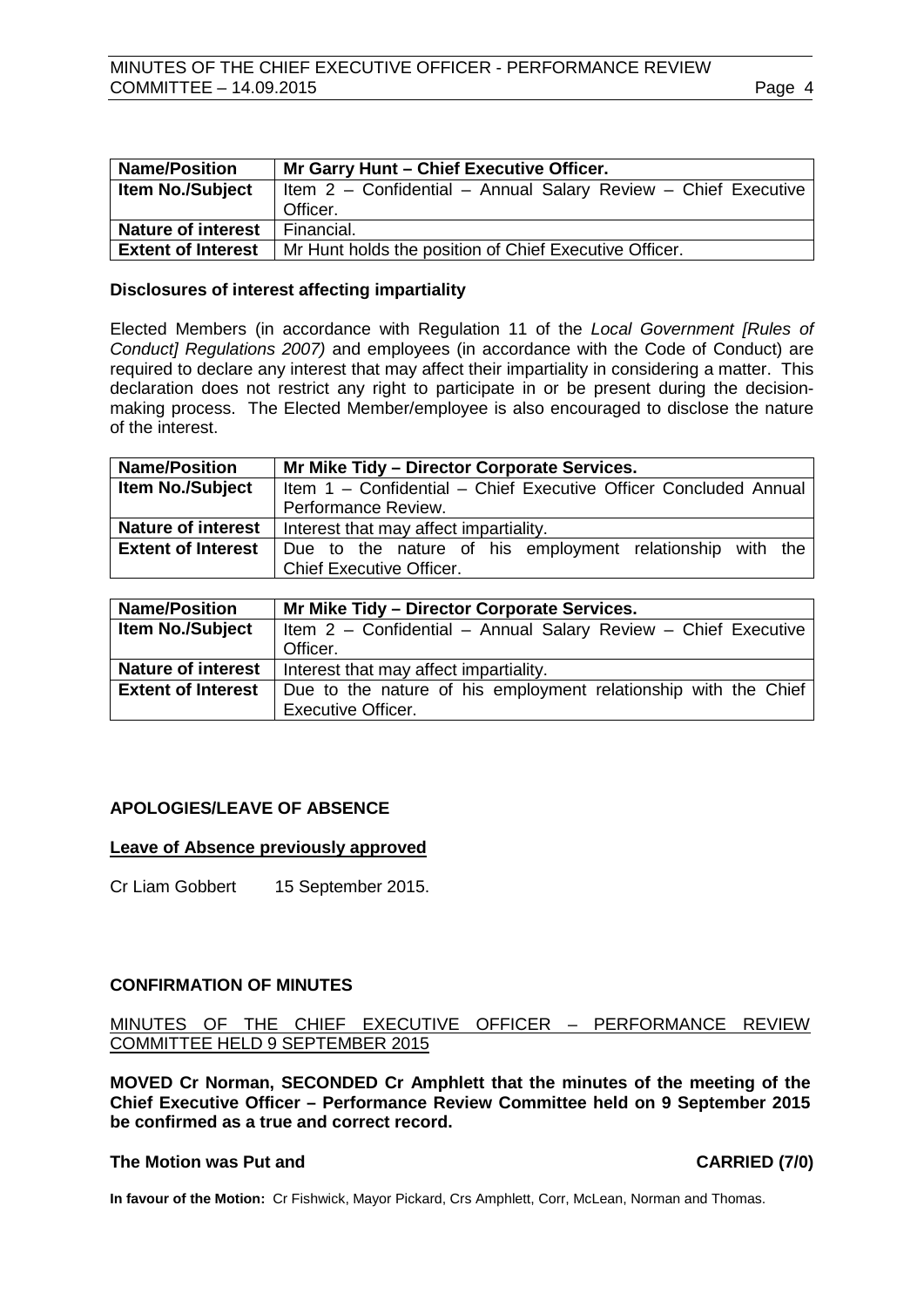# <span id="page-4-0"></span>**ANNOUNCEMENTS BY THE PRESIDING MEMBER WITHOUT DISCUSSION**

Nil.

# <span id="page-4-1"></span>**IDENTIFICATION OF MATTERS FOR WHICH THE MEETING MAY BE CLOSED TO THE PUBLIC**

In accordance with Clause 5.2 of the City's *Meeting Procedures Local Law 2013*, this meeting was not open to the public.

# <span id="page-4-2"></span>**PETITIONS AND DEPUTATIONS**

Nil.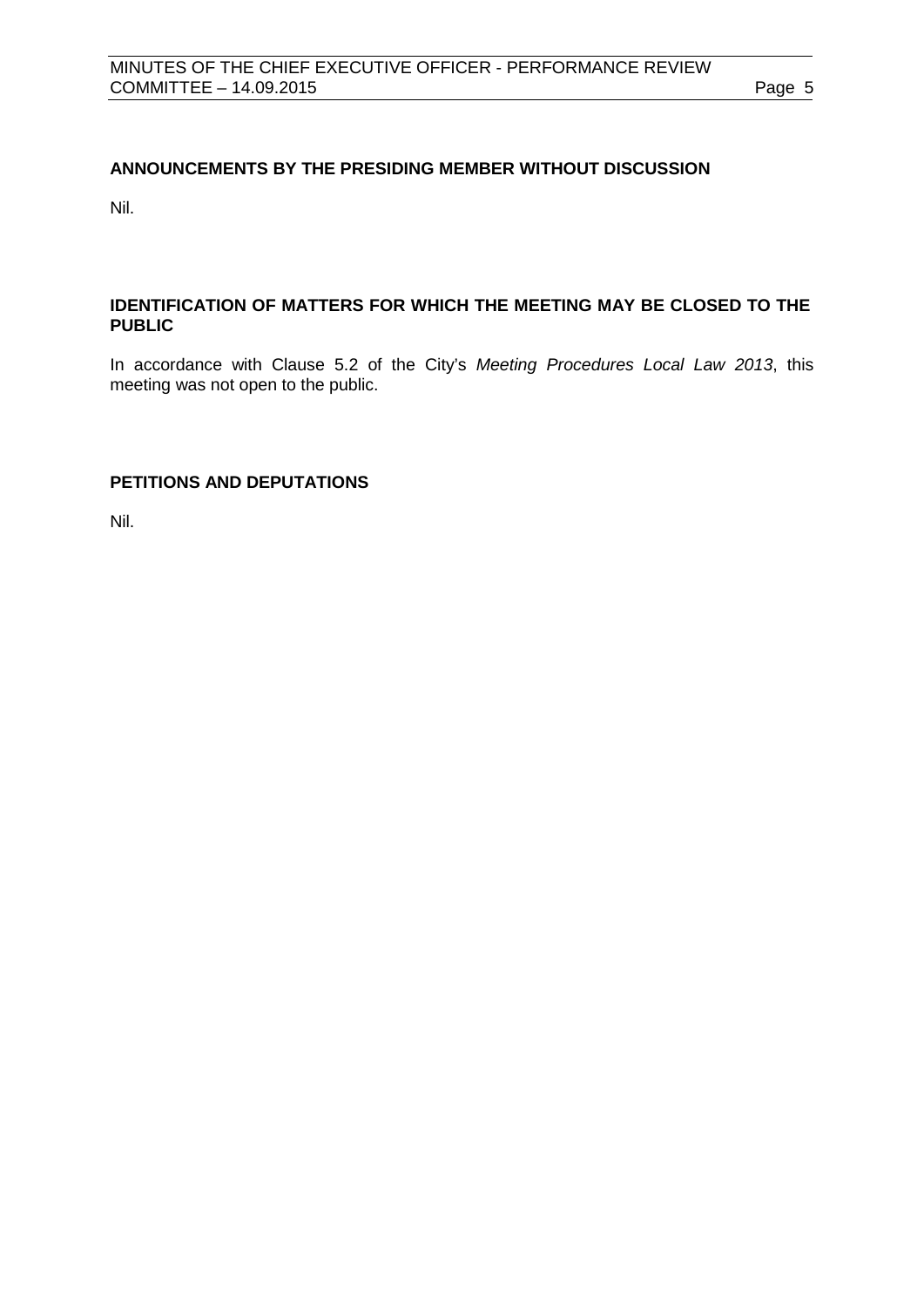# <span id="page-5-0"></span>**REPORTS**

#### **Disclosure of Financial Interest**

| <b>Name/Position</b>      | Mr Garry Hunt - Chief Executive Officer.                         |  |
|---------------------------|------------------------------------------------------------------|--|
| <b>Item No./Subject</b>   | Item 1 - Confidential - Chief Executive Officer Concluded Annual |  |
|                           | Performance Review.                                              |  |
| <b>Nature of interest</b> | Financial.                                                       |  |
| <b>Extent of Interest</b> | Mr Hunt holds the position of Chief Executive Officer.           |  |

**Disclosure of interest that may affect impartiality**

| <b>Name/Position</b>      | Mr Mike Tidy - Director Corporate Services.                      |  |
|---------------------------|------------------------------------------------------------------|--|
| <b>Item No./Subject</b>   | Item 1 - Confidential - Chief Executive Officer Concluded Annual |  |
|                           | Performance Review.                                              |  |
| <b>Nature of interest</b> | Interest that may affect impartiality.                           |  |
| <b>Extent of Interest</b> | Due to the nature of his employment relationship with the        |  |
|                           | <b>Chief Executive Officer.</b>                                  |  |

# <span id="page-5-1"></span>**ITEM 1 CONFIDENTIAL – CHIEF EXECUTIVE OFFICER CONCLUDED ANNUAL PERFORMANCE REVIEW**

| <b>WARD</b>                           | All                                                                                                                                                                                              |                                                                                       |
|---------------------------------------|--------------------------------------------------------------------------------------------------------------------------------------------------------------------------------------------------|---------------------------------------------------------------------------------------|
| <b>RESPONSIBLE</b><br><b>DIRECTOR</b> | Mr Mike Tidy<br><b>Corporate Services</b>                                                                                                                                                        |                                                                                       |
| <b>FILE NUMBER</b>                    | 74574                                                                                                                                                                                            |                                                                                       |
| <b>ATTACHMENT</b>                     | Attachment 1                                                                                                                                                                                     | Confidential Chief Executive Officer<br>Concluded Annual Performance Review<br>Report |
|                                       |                                                                                                                                                                                                  | (to be distributed under separate cover prior to the meeting)                         |
| <b>AUTHORITY / DISCRETION</b>         | Executive - The substantial direction setting and oversight<br>role of Council, such as adopting plans and reports,<br>accepting tenders, directing operations, setting and<br>amending budgets. |                                                                                       |

This report is confidential in accordance with Section 5.23(2)(a) of the *Local Government Act 1995*, which permits the meeting to be closed to the public for business relating to the following:

*a matter affecting an employee.*

A full report was provided to Elected Members under separate cover. The report is not for publication.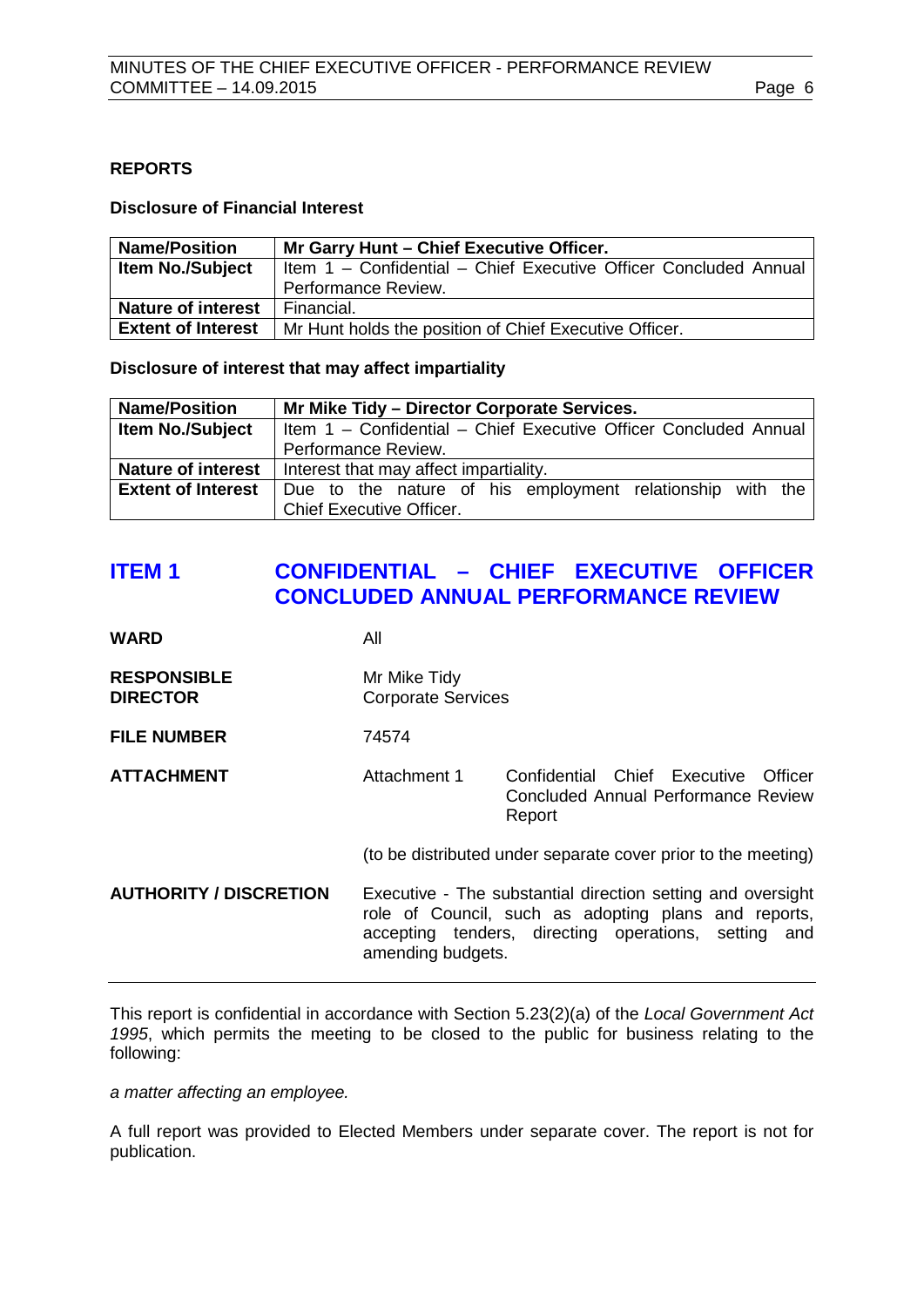### **OFFICER'S RECOMMENDATION**

That Council:

- 1 ADOPTS the Chief Executive Officer Performance Review Committee's Confidential Concluded Annual Performance Review Report as in Attachment 1 to this Report and endorses the overall rating of …….(to be determined by the committee);
- 2 ADOPTS the Key Performance Indicators for the next review period as detailed in Attachment 1 to this Report.

*The Presiding Member requested that parts 1 and 2 be dealt with separately.*

### **MOVED Mayor Pickard, SECONDED Cr Amphlett that Council:**

**1 ADOPTS the Chief Executive Officer - Performance Review Committee's Confidential Concluded Annual Performance Review Report as in Attachment 1 to this Report and endorses the overall rating of "meets expectations and in addition acknowledges that overall, the Chief Executive Officer's performance met the requirements as Chief Executive Officer to the highest standard in his role as Chief Executive Officer of the City of Joondalup for the period of the review";**

#### **The Motion was Put and CARRIED (7/0)**

**In favour of the Motion:** Cr Fishwick, Mayor Pickard, Crs Amphlett, Corr, McLean, Norman and Thomas.

#### **MOVED Mayor Pickard, SECONDED Cr Amphlett that Council:**

**2 ADOPTS the Key Performance Indicators for the next review period as detailed in Attachment 1 to this Report.**

#### **The Motion was Put and CARRIED (7/0)**

**In favour of the Motion:** Cr Fishwick, Mayor Pickard, Crs Amphlett, Corr, McLean, Norman and Thomas.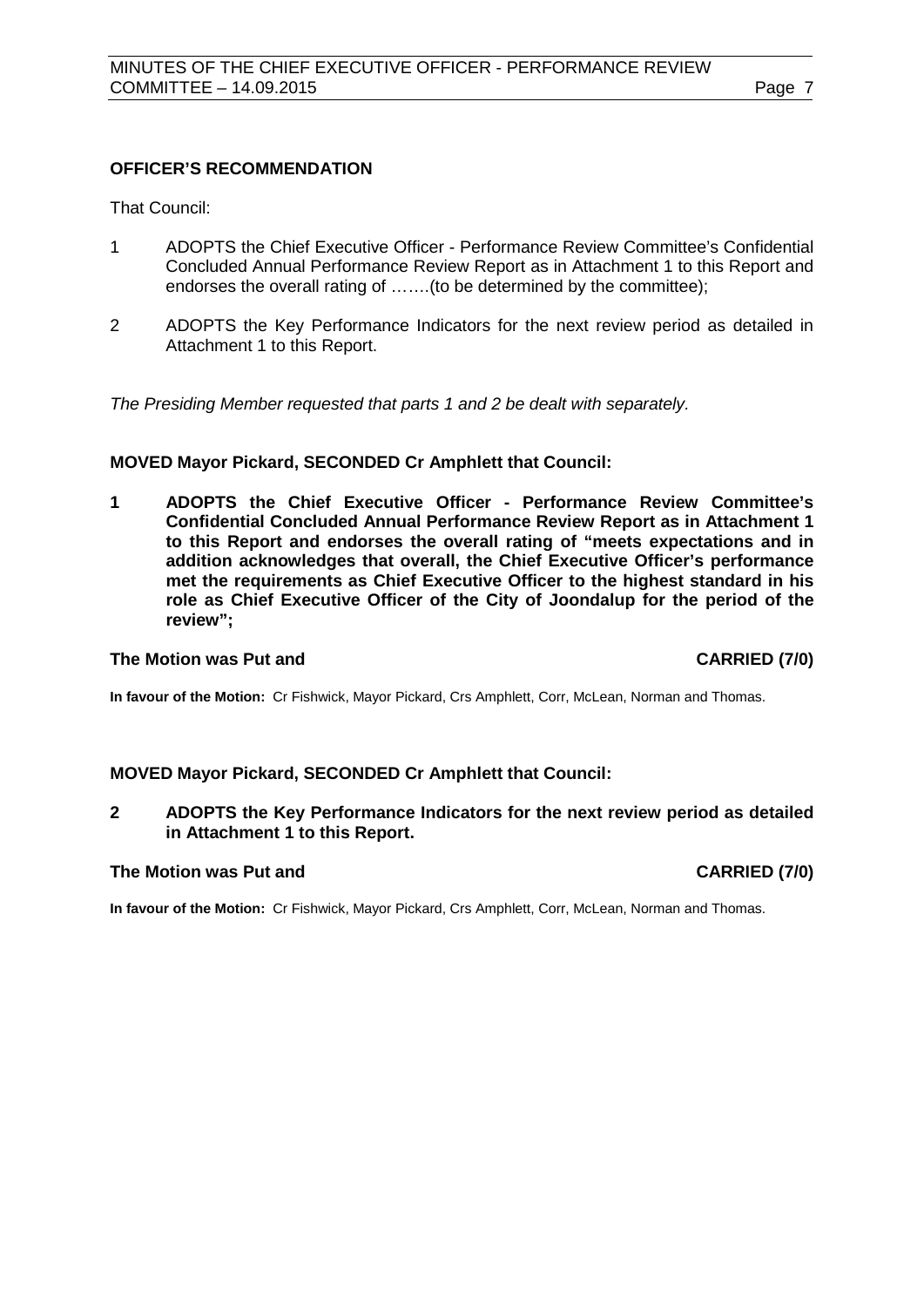### **Disclosure of Financial Interest**

| <b>Name/Position</b>      | Mr Garry Hunt - Chief Executive Officer.                       |  |
|---------------------------|----------------------------------------------------------------|--|
| <b>Item No./Subject</b>   | Item 2 - Confidential - Annual Salary Review - Chief Executive |  |
|                           | Officer.                                                       |  |
| <b>Nature of interest</b> | Financial.                                                     |  |
| <b>Extent of Interest</b> | Mr Hunt holds the position of Chief Executive Officer.         |  |

**Disclosure of interest that may affect impartiality**

| <b>Name/Position</b>      | Mr Mike Tidy - Director Corporate Services.                     |  |  |
|---------------------------|-----------------------------------------------------------------|--|--|
| <b>Item No./Subject</b>   | Item 2 - Confidential - Annual Salary Review - Chief Executive  |  |  |
|                           | Officer.                                                        |  |  |
| <b>Nature of interest</b> | Interest that may affect impartiality.                          |  |  |
| <b>Extent of Interest</b> | Due to the nature of his employment relationship with the Chief |  |  |
|                           | <b>Executive Officer.</b>                                       |  |  |

# <span id="page-7-0"></span>**ITEM 2 CONFIDENTIAL – ANNUAL SALARY REVIEW - CHIEF EXECUTIVE OFFICER**

| <b>WARD</b>                           | All                                                                                                                                                                                              |
|---------------------------------------|--------------------------------------------------------------------------------------------------------------------------------------------------------------------------------------------------|
| <b>RESPONSIBLE</b><br><b>DIRECTOR</b> | Mr Mike Tidy<br><b>Corporate Services</b>                                                                                                                                                        |
| <b>FILE NUMBER</b>                    | 74574                                                                                                                                                                                            |
| <b>ATTACHMENT</b>                     | Attachment 1<br>Salary<br>Confidential Report Annual<br>Review – Chief Executive Officer<br>(to be distributed under separate cover prior to the meeting)                                        |
| <b>AUTHORITY / DISCRETION</b>         | Executive - The substantial direction setting and oversight<br>role of Council, such as adopting plans and reports,<br>accepting tenders, directing operations, setting and<br>amending budgets. |

This report is confidential in accordance with Section 5.23(2)(a) of the *Local Government Act 1995*, which permits the meeting to be closed to the public for business relating to the following:

*a matter affecting an employee.*

A full report was provided to Elected Members under separate cover. The report is not for publication.

# **OFFICER'S RECOMMENDATION**

That Council giving consideration to the Confidential Report – Annual Salary Review – Chief Executive Officer as at Attachment 1 to this Report, ADOPTS the Chief Executive Officer's total reward package for the 2015 annual salary review as \$ (to be determined by the Committee).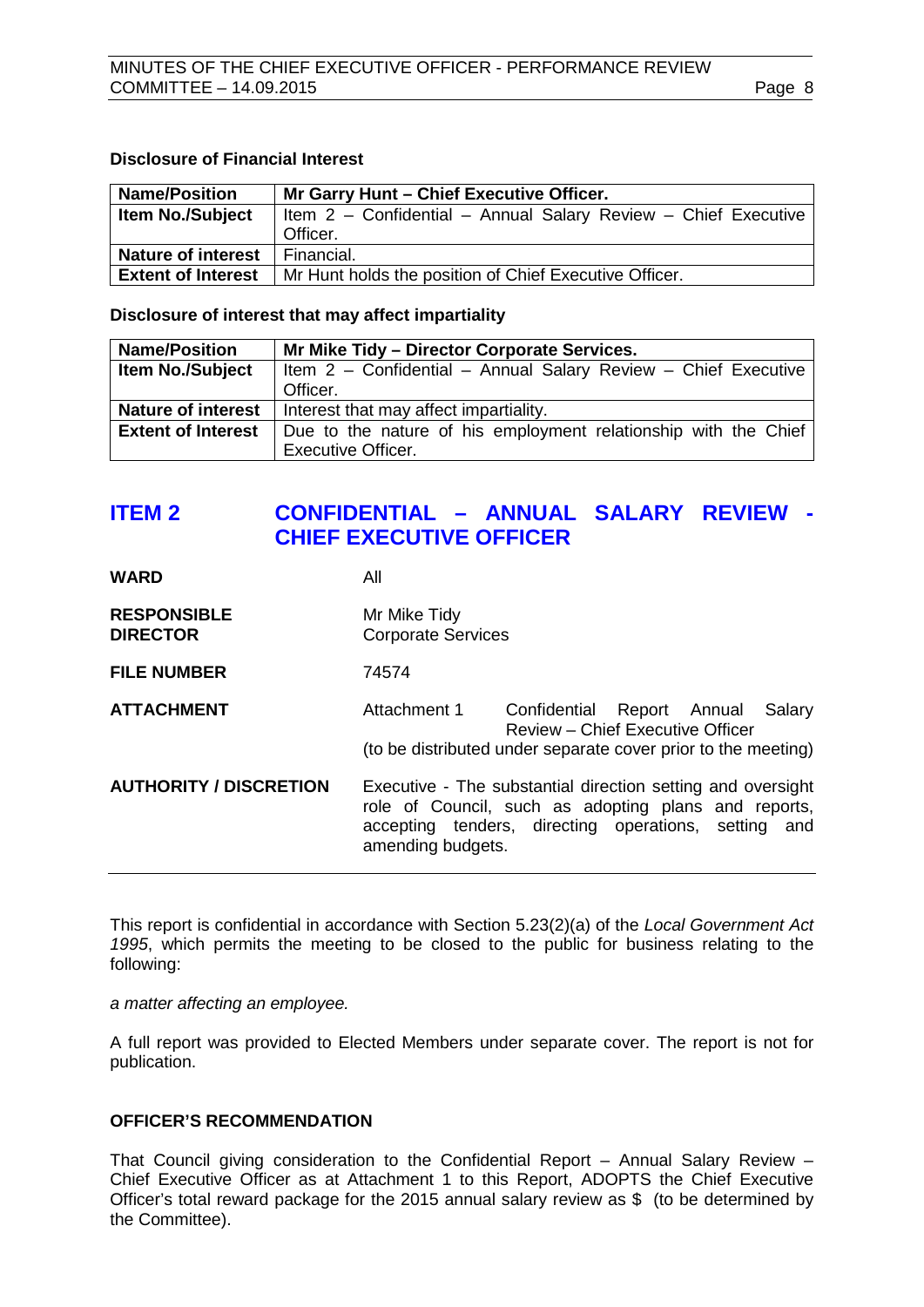**MOVED Cr Fishwick** that Council giving consideration to the Confidential Report – Annual Salary Review – Chief Executive Officer as at Attachment 1 to this Report, ADOPTS the Chief Executive Officer's total reward package for the 2015 annual salary review as \$381,327.

#### **There being no Seconder the Motion LAPSED**

**MOVED Cr McLean, SECONDED Cr Thomas that Council giving consideration to the Confidential Report – Annual Salary Review – Chief Executive Officer as at Attachment 1 to this Report, ADOPTS the Chief Executive Officer's total reward package for the 2015 annual salary review to remain at the maximum of Band 1 as determined by the Salaries and Allowances Tribunal, being \$370,220.**

#### **The Motion was Put and CARRIED (6/1)**

**In favour of the Motion:** Mayor Pickard, Crs Amphlett, Corr, McLean, Norman and Thomas. **Against the Motion:** Cr Fishwick.